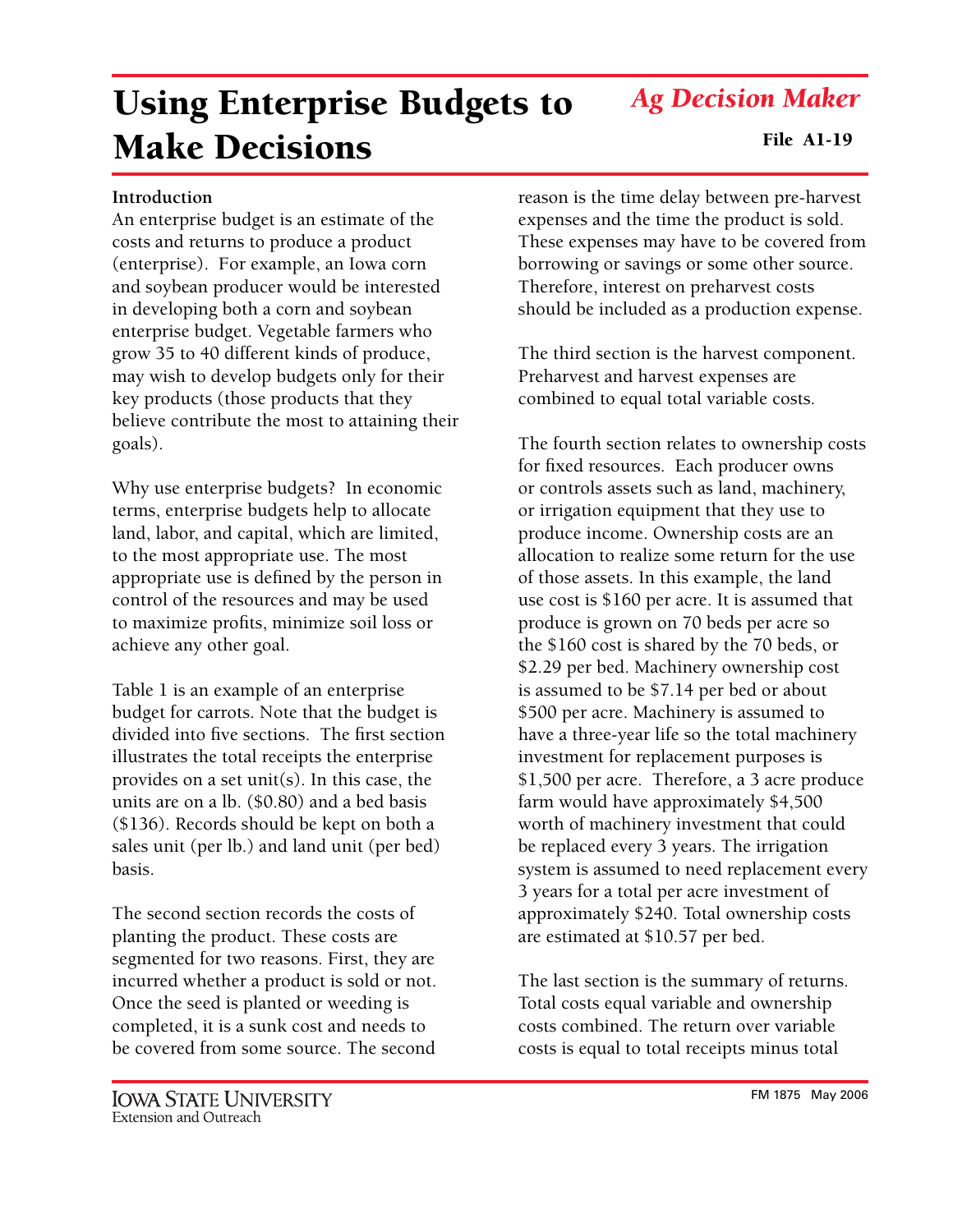## Page 2

## Table 1. Carrot Enterprise Budget

| Carrots: $100' \times 4'$ bed             |                |          |                       |       |              |          |                   |  |
|-------------------------------------------|----------------|----------|-----------------------|-------|--------------|----------|-------------------|--|
|                                           |                | Quantity | Your Quantity \$/Unit |       | Your \$/Unit | Total    | <b>Your Total</b> |  |
| <b>Receipts</b>                           |                |          |                       |       |              |          |                   |  |
| Carrot sales                              | 170            | lbs      |                       | 0.80  |              | \$136.00 |                   |  |
| <b>Total Receipts</b>                     |                |          |                       |       |              | \$136.00 |                   |  |
| <b>Planting Year</b>                      |                |          |                       |       |              |          |                   |  |
| Supplies                                  |                |          |                       |       |              |          |                   |  |
| Seed - cover crop                         | 0.75           | lbs      |                       | 0.60  |              | \$0.45   |                   |  |
| Seed                                      | $\mathfrak{Z}$ | packets  |                       | 1.50  |              | 4.50     |                   |  |
| Burlap                                    | 3              | bags     |                       | 1.80  |              | 5.40     |                   |  |
| Fertilization                             | 10             | lbs      |                       | 0.15  |              | 1.50     |                   |  |
| Labor                                     |                |          |                       |       |              |          |                   |  |
| Cover crop                                | 0.05           | hrs      |                       | 10.00 |              | 0.50     |                   |  |
| Bed preparation                           | 0.20           | hrs      |                       | 10.00 |              | 2.00     |                   |  |
| Fertilizer spreading                      | 0.10           | hrs      |                       | 10.00 |              | 1.00     |                   |  |
| Planting, laying burlap                   | 0.20           | hrs      |                       | 10.00 |              | 2.00     |                   |  |
| Irrigation set up                         | 0.25           | hrs      |                       | 10.00 |              | 2.50     |                   |  |
| Weeding                                   | 0.75           | hrs      |                       | 10.00 |              | 7.50     |                   |  |
| Interest on pre-harvest costs             | \$27.35        |          |                       | 0.035 |              | 0.96     |                   |  |
| <b>Total Preharvest Costs</b>             |                |          |                       |       |              | \$28.31  |                   |  |
|                                           |                |          |                       |       |              |          |                   |  |
| <b>Harvest</b>                            |                |          |                       |       |              |          |                   |  |
| Bags (1 lb)                               | 170            | bags     |                       | 0.03  |              | \$5.10   |                   |  |
| Labor                                     |                |          |                       |       |              |          |                   |  |
| Harvest labor                             | 3.50           | hrs      |                       | 10.00 |              | 35.00    |                   |  |
| Packaging                                 | 0.30           | hrs      |                       | 10.00 |              | 3.00     |                   |  |
| <b>Total Harvest Costs</b>                |                |          |                       |       |              | \$43.10  |                   |  |
| <b>Total Variable Costs</b>               |                |          |                       |       |              |          |                   |  |
| Per bed                                   |                |          |                       |       |              | \$71.41  |                   |  |
| Per lb                                    |                |          |                       |       |              | 0.42     |                   |  |
|                                           |                |          |                       |       |              |          |                   |  |
| <b>Ownership Costs (Annual)</b>           |                |          |                       |       |              |          |                   |  |
| Irrigation system                         |                |          |                       |       |              | \$1.14   |                   |  |
| Machinery                                 |                |          |                       |       |              | 7.14     |                   |  |
| Land                                      |                |          |                       |       |              | 2.29     |                   |  |
| <b>Total Ownership Costs</b>              |                |          |                       |       |              | \$10.57  |                   |  |
| <b>Total Costs (Annual)</b>               |                |          |                       |       |              |          |                   |  |
| Per bed                                   |                |          |                       |       |              | \$81.98  |                   |  |
| Per lb                                    |                |          |                       |       |              | 0.48     |                   |  |
|                                           |                |          |                       |       |              |          |                   |  |
| <b>Annual Returns Over Variable Costs</b> |                |          |                       |       |              | \$64.59  |                   |  |
| <b>Annual Returns Over Total Costs</b>    |                |          |                       |       |              | \$54.02  |                   |  |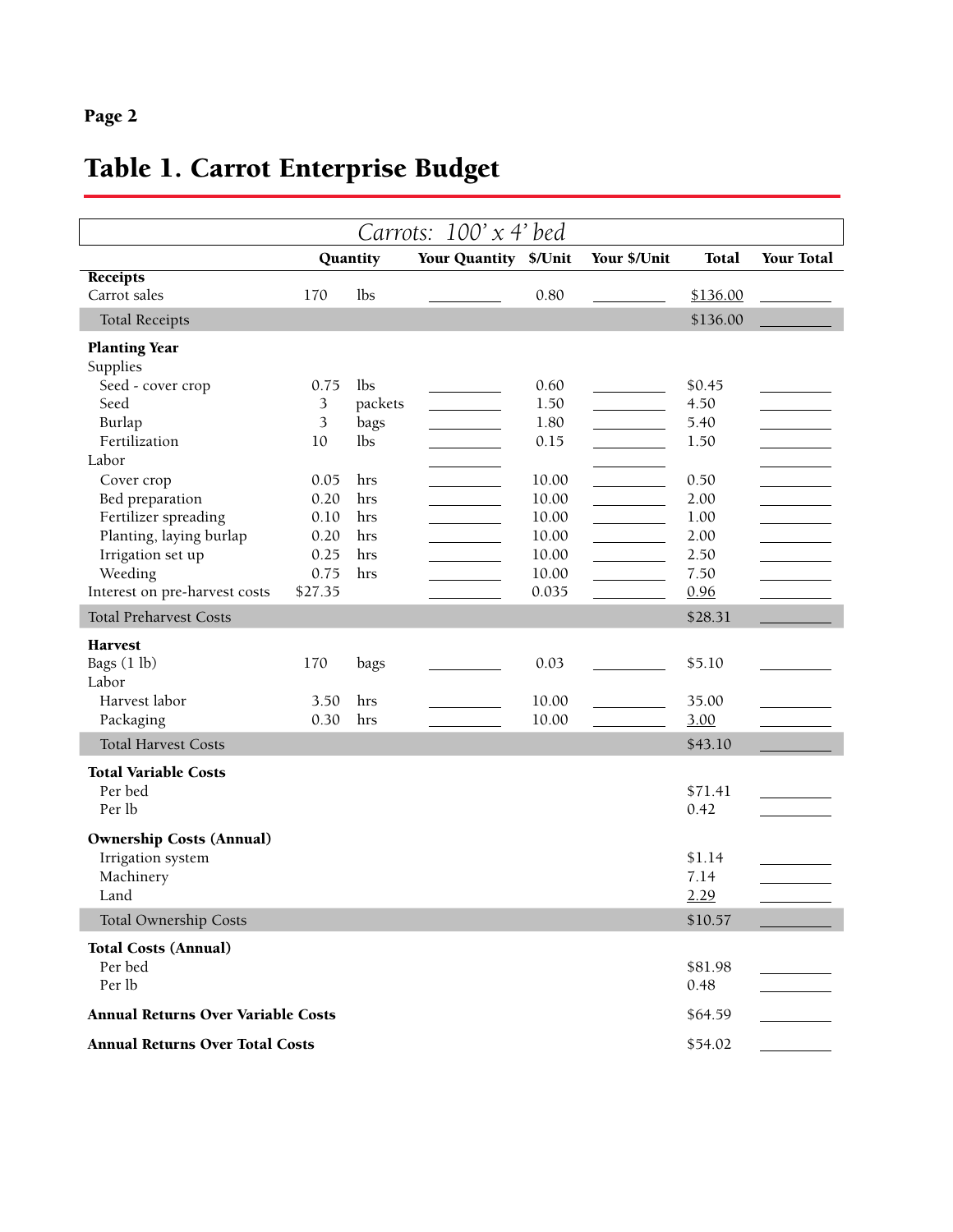variable costs. The return over all costs is total receipts minus combined variable and ownership costs. In the carrot example, return over total costs is approximately \$54 per bed.

#### **Types of Decisions**

There are numerous decisions that can be made with the help of an enterprise budget. In this publication we will focus on three; pricing, changing production practices and product mix.

#### *1. Pricing*

Pricing products that do not have an established market can be difficult. Produce, like many other types of products, can be priced based on one of three ways; customers, competition, or costs (AG Strategies, 1999 (a) and (b)).

**Customer based.** Customer based pricing is focused on how the customer values the product. What is he/she willing to pay based on the perceived value of the product? This is very difficult to know when starting out a new business and/or working with a new customer group. To determine the price a customer is willing to pay entails market research which could be as simple as casually talking to a few potential customers or designing and implementing a targeted questionnaire.

There are several pricing strategies that can be implemented within customer based pricing. First, set the price of the product to support its image. For example, many organic products are sold at a premium price. Customers are willing to pay a higher price because they perceive organic products to be healthier and more nutritious. The

image of the organic product is that it is of higher value than a non-organic product. Second, set the price to increase volume.

Promotional practices such as loss-leaders, coupon books, or holiday baskets, are used to attract new customers. The hope is that the new customers will purchase additional products at a higher price. Third, develop a range of prices to fit the needs of a variety of customers. To accomplish this, the customer base must be segmented and researched to better understand its needs and how to meet those needs. Fourth, set prices to encourage volume purchases. For example, strawberries could be sold for \$3 per quart, or 3 quarts for \$7.50. Volume pricing may be common during peak harvest because it may be better to get a lower price for some product rather than incur spoilage. Fifth, bundle low volume products with related higher volume products. Bundling may provide an incentive for some customers who are looking for good values.

There are two primary disadvantages to focusing all the attention on the customer's willingness to pay. First, production costs are ignored. Each and every product could be selling at a loss. Second, competition is ignored. Similar products may be selling at a more profitable price or being purchased by a larger customer base.

**Competition based.** It is important to know who the competition is and what they are doing. Competition may occur with the same products or similar products. For example, spinach competes with other spinach as well as lettuce and other greens. Understanding the competition will take time and research. Questions such as; how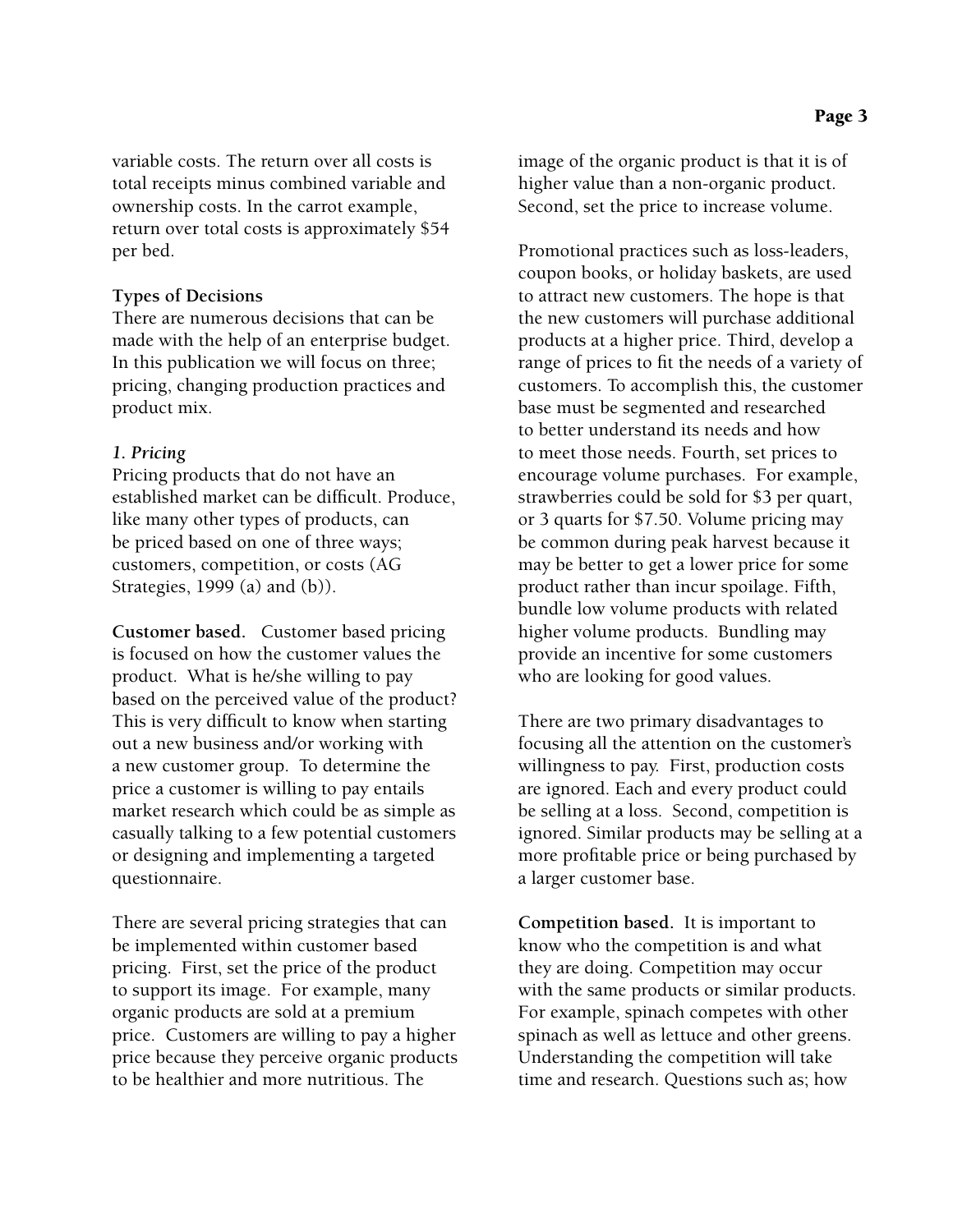#### Page 4

many competitors are in the market, how much total product is produced, where the products are grown, need to be understood if pricing is to be based on competition.

Within competition based pricing there are three primary strategies. First, set prices the same as competitors for similar products. If the products are unique or specialized, pricing can be set differently. Second, set lower prices than the competition to entice new buyers. This strategy is used to gain potential new customers. Product is likely to sell quickly at lower prices so volume is necessary. The third strategy is to determine a price that will maintain a percentage of the market, or market share. This is a common strategy following an initial lower price to entice new customers.

Competition based pricing ignores production costs. Again, all products could be selling at a loss. Secondly, lowering prices to entice new customers could be copied by the competition, resulting in a "price war".

**Cost based.** To ensure that products are being sold for a profit, costs need to be determined. A budget as described earlier in this bulletin needs to be developed for each product that contributes substantially to the overall profitability of the business. Budgets need to include all costs of production as well as transaction costs to get the product from the farm or business to the customer. Secondly, a profit margin or percentage should be added to the costs to help cover family living and other considerations.

Cost based pricing does not take into consideration the customer and what he/ she is willing to pay for the product.

Competition is ignored as well. Competitive pricing may make it impossible to cover all production and transaction costs.

**Pricing summary.** No one pricing strategy works without considering the other two. However, to price products without knowing costs to produce those products could lead to a business failure. It may make sense therefore to start with costs and then consider both the customers and the competition. In the long run, if costs of production are above competitors' price level, some way must be found to reduce costs or a different product should be tried.

### *2. Changing production practices*

As previously mentioned, enterprise budgets are used to track expenses and revenues for a particular enterprise. Expenses can be used to calculate break-even prices and yields. For the carrot example, total costs per bed were \$81.98. Cost per lb of carrots sold was \$.48 (\$81.98 divided by total sales of 170 lbs.). Producers can use the \$.48 per lb figure to compare to other producers to determine if their individual costs are high or low in comparison. If costs are high, then the budget should be evaluated in detail to determine where costs are different and why.

A second reason for a detailed analysis of the budget is that it allows the producer to determine where key costs occur. For the carrot example, \$43.10 (53 percent) of the total cost of \$81.98 is in the harvesting activities. Another way to look at the details is that \$54.46 (66 percent) of the costs is labor. As a key expense, the producer can reevaluate labor requirements to determine if there are changes that can be made to become more labor efficient. If the same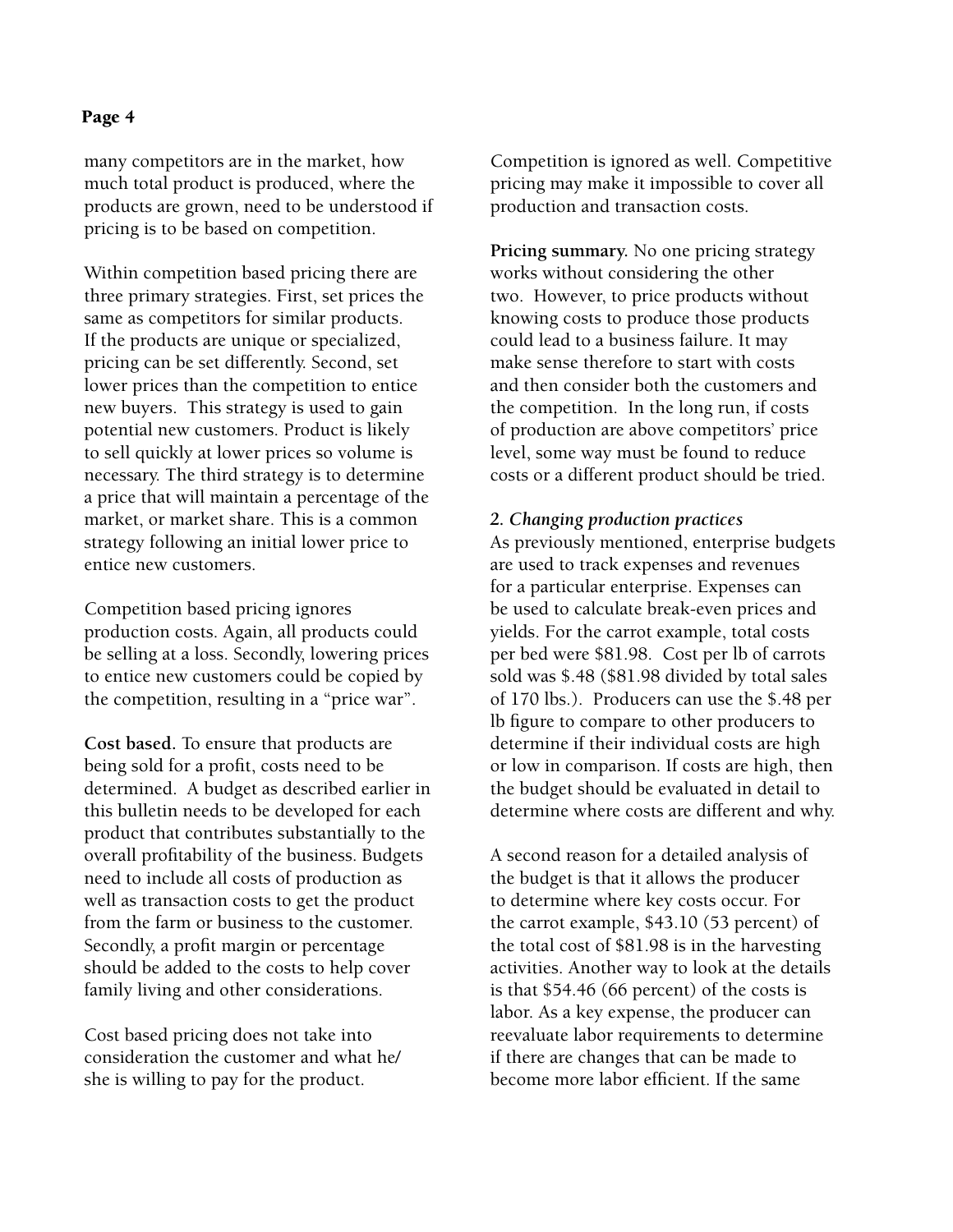yield can be maintained with less labor, costs per unit should decrease. In the same way, small expenses such as supplies (\$11.85 per bed or 14 percent of the total) don't need to be analyzed in as much detail because a 10 to 20 percent reduction in supplies does not affect the total production costs significantly.

Production practices summary. Changes in production practices that can reduce production costs without affecting yields can increase profitability. Without detailed records the effect of changing production practices on profitability is not known.

### *3. Product mix*

Enterprise budgets allow the producer to compare profitability and labor use among the various crops grown. For the carrot example returns over total costs were \$54.02 per bed (Table 2). Labor use was 5.35 hrs. The returns over total costs per hour were \$10.10 per bed. The carrot enterprise should be compared to other crops that could be grown. Chase (2006) includes budgets for 13 crops in addition to carrots. A quick comparison indicates annual returns over total costs per bed range from \$35.47 for asparagus to \$547.21 for heirloom tomatoes. Labor use also varies significantly

|                              | Returns over       | Hours of           | <b>Returns over Total</b><br>Costs per Hour |  |
|------------------------------|--------------------|--------------------|---------------------------------------------|--|
| Vegetables                   | <b>Total Costs</b> | Labor <sup>2</sup> |                                             |  |
| Asparagus                    | \$35.47            | 2.95               | \$12.02                                     |  |
| <b>Basil</b>                 | 164.19             | 6.90               | 23.80                                       |  |
| Carrots                      | 54.02              | 5.35               | 10.10                                       |  |
| <b>Cherry Tomatoes</b>       | 181.11             | 11.20              | 16.17                                       |  |
| Eggplant                     | 85.02              | 6.45               | 13.18                                       |  |
| <b>Specialty Green Beans</b> | 140.27             | 18.25              | 7.69                                        |  |
| Garlic                       | 43.89              | 7.15               | 6.13                                        |  |
| Greens                       | 102.90             | 2.80               | 36.75                                       |  |
| <b>Heirloom Tomatoes</b>     | 547.21             | 11.20              | 48.86                                       |  |
| Potatoes                     | 61.65              | 5.10               | 12.09                                       |  |
| <b>Red Raspberries</b>       | 131.50             | 6.15               | 21.38                                       |  |
| <b>Snow Peas</b>             | 58.45              | 7.65               | 7.64                                        |  |
| Strawberries <sup>3</sup>    | 55.46              | 1.55               | 35.78                                       |  |
| <b>Sweet Potatoes</b>        | 27.48              | 4.30               | 6.39                                        |  |

### Table 2. Comparison of Economic Returns and Labor for Various Enterprises<sup>1</sup>

<sup>1</sup> Source: Chase (2006 forthcoming), "Iowa Vegetable Production Budgets", Iowa State University, Iowa State University Extension, (PM 2017).

2 Hours of labor for asparagus, red raspberries, and strawberries are average hours from establishment through the life of the production period.

3 Strawberry numbers were converted from a per acre basis to a per bed basis for comparison purposes. Seventy beds per acre were assumed for the conversion.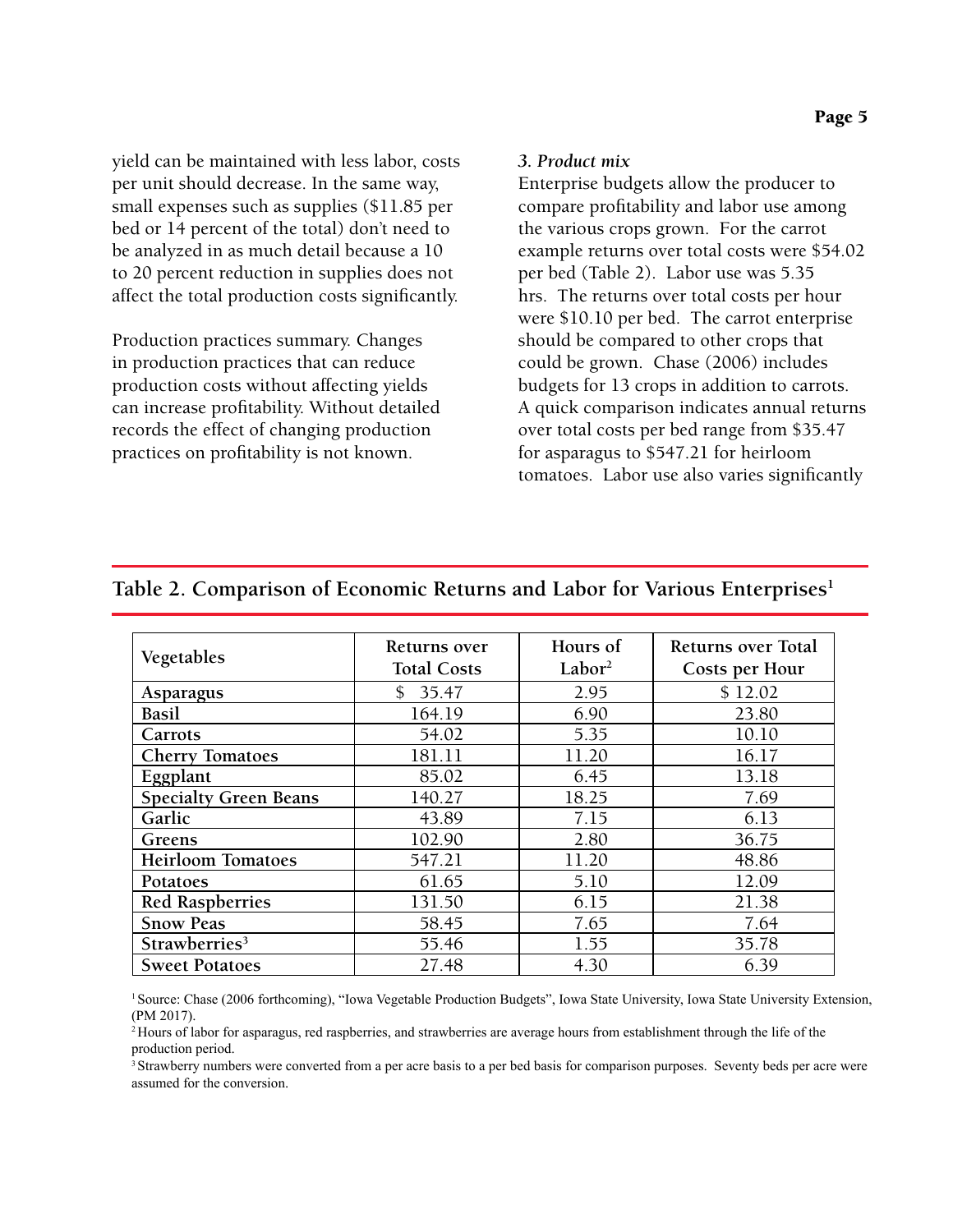### Page 6

between individual crops. For example, strawberries took only 1.55 hrs on a per bed equivalent to produce and harvest, whereas specialty green beans consumed 18.25 hrs per bed.

For many vegetable farmers, labor is considered a scarce resource because there are a limited number of hours that can be provided to any farming operation. For that reason it is important to analyze not only returns over total costs, but also returns over total costs per hour. Cherry tomatoes and specialty green beans yield relatively high returns over total costs of \$181.11 and \$140.27 per bed, respectively (Table 2). However when you take into consideration the number of hours required (11.20 and 18.25 hrs, respectively) per bed, their rankings fall when measuring returns per hour. On the other hand, some crops like greens have average returns over total costs per bed (\$102.90) but much above average returns over total costs per hour (\$36.75). If labor is not a scarce resource, but land is then returns per bed would be the appropriate column to focus on.

Developing and comparing enterprise budgets should be completed for each crop that either significantly contributes to annual returns over total costs or labor usage. Comparisons of the distribution of labor use are particularly important if crops are harvested at the same time. For example, early harvested crops such as greens, snow peas and some early green beans all compete for labor at the same time.

Budgets for proposed new enterprises should be developed and compared to existing enterprises. When looking at the feasibility

of a new enterprise it is often suggested that the producer start on a small scale (Born, 2001). Starting small will allow an enterprise budget to be developed and a comparison made to determine if the new enterprise should be incorporated into the farming system.

Product mix summary. Enterprise budgets should be developed for key enterprises within the farming operation. Comparison of budgets will help determine which product mix best allocates land, labor, and capital to their most appropriate uses.

#### **Summary**

An enterprise budget is an estimate of the costs and returns to produce a product and helps allocate land, labor, and capital to the appropriate use. Enterprise budgets can be used to help make decisions such as pricing products, comparing production practices, or developing a product mix that matches business goals.

Pricing products is difficult, but can be based on one of three approaches; customer based, competition based, or cost based. Although no one pricing strategy works without the consideration of the other two, pricing products without knowing costs to produce could lead to business failure. Therefore, it makes sense to start with costs and then consider both the customers and the competition.

Enterprise budgets can be compared to other producers' costs or industry averages to determine if the individual farm's costs are high or low in comparison. If costs are high, then the budget will point to specific areas that need to be analyzed further.